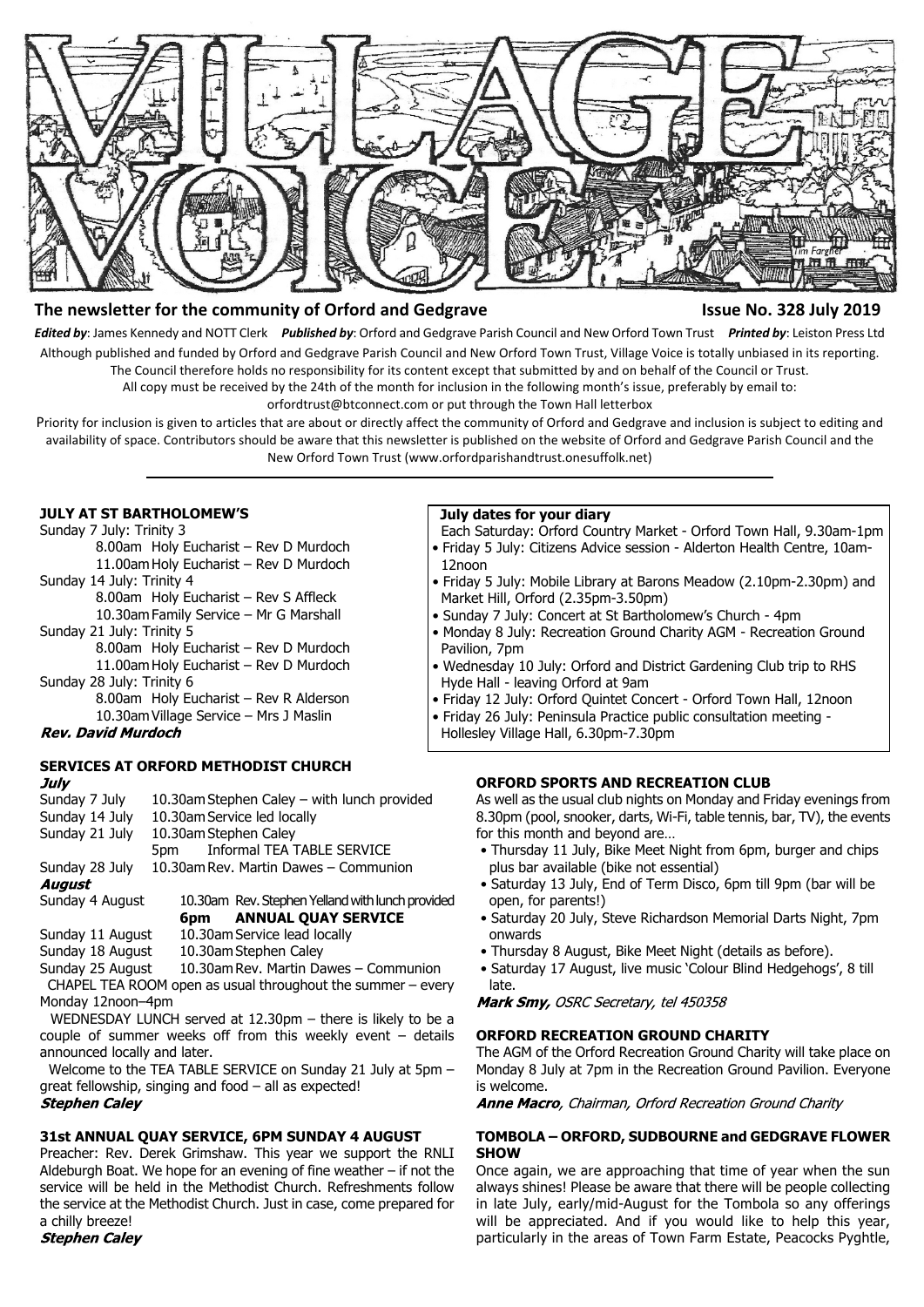Mundays Lane and Sudbourne I would love to hear from you. It would only take an hour or so of your time on a date and at a time to suit you. Obviously if you would like to collect in another area that would be good as well. Many thanks.

Mike Sharkey, 01394 450959

#### **ORFORD AND DISTRICT GARDENING CLUB**

Our next open event: day-long coach trip to RHS Hyde Hall

Tour: 1 hour with RHS Guide then wandering according to your interests

Venue: RHS Hyde Hall, Chelmsford

Date and time: Wednesday 10 July leaving Orford 9am with pick ups at Sudbourne and Snape

Cost: £25 for members, plus £7.50 for half year membership of the Gardening Club for non-members

Includes: Entry, refreshments on arrival, tour and coach

Come and explore this wonderful garden with us...

 Join us in the iconic Dry Garden, the recently renovated Robinson and Woodland Gardens and the Hilltop Garden and so much more…

#### Garden Party Success

 Over 40 members and guests came to enjoy the delightful garden of Anne and Geoffrey Smeed who kindly allowed us to hold this year's Garden Party in their garden. We wondered at their irises, box hedges, the Pineapple Broom, the pergola with its dangling Wisteria, and the gravel garden to mention but a few of the features. Certainly a plants person's garden if ever there was one!

 Members of the Committee and their husbands worked very hard in setting everything up, selling plants including many donated by members and serving teas and refreshments also provided by members. The raffle was very successful, along with plant sales, in raising additional funds towards our Bob Flowerdew 'No Work Gardening' Afternoon in November.<br>PLEASE SIGN UP NOW for membership @ half price for the

remainder of the calendar year @ £7.50 and come to our events

Events still to come in 2019...

 Flower Show: Saturday 24 August, afternoon, The Gardening Club stall – come and meet us and our members and buy plants too.

 Ladybird Nursery visit: Wednesday 4 September afternoon plus tea or Thursday 5 September evening plus supper.

 Clare Gardens 'the best in Suffolk' visit: Wednesday afternoon, 25 September, bulbs for sale and teas.

Making the most of Autumn  $-$  late perennials planting: Thursday evening 7.30pm, 3 October, surprises for spring and preparing for winter – Susie, Owner of Katie's Garden Ipswich.

 Bob Flowerdew 'No Work Gardening': Saturday afternoon 3pm, 9 November, Members tickets @ £7.50 via the Gardening Club and non-members from Orford Craft Centre @ £12.50

We hope to see you soon...

Polly Sharkey, creativefutures98@btinternet.com, 01394 450959

### **THE PENINSULA PRACTICE JULY NEWSLETTER**

Dr Fiona Hobday will be leaving The Peninsula Practice on 13 September 2019. We would like to thank her for her dedication to the practice and wish her all the best for the future.

 We are currently in the process of recruiting a GP to replace Dr Hobday's sessions and will keep our patients informed of these changes. Dr Crockett will continue as clinical partner together with Dr Nanayakkara, Dr Noone and a new GP, with the rest of our team to continue to provide a strong, sustainable and excellent service.

GP & STAFF MEETING CLOSURE DATES:

 Staff Meeting: Wednesday 3 July 13.30-16.00 (phone calls accepted during this period)

 The surgery will be closed on Thursday 18 July at 13.00 for training.

Please contact NHS 111 when the Surgery is closed.

# Peninsula Practice needs to grow

Across the country GP surgeries are facing increasing challenges in maintaining the quality of NHS services they provide. The Peninsula Practice has always been forward planning and in order to maintain a strong and sustainable service, we want to be pro-active in order to safeguard the outstanding service we provide to you.

 With this in mind we are taking the opportunity to expand our practice area to Aldeburgh in 2020\*.

 Aldeburgh Surgery (Church Farm) are in consultations with Peninsula Practice to join as one larger Practice who will provide a full service to the whole population under the name of The Peninsula Practice. There are no current plans to close any of the surgeries/ branch sites.

 The intention is to embrace the qualities of both The Peninsula and Aldeburgh GP surgeries, combine the services offered, share the skills and expertise of all staff across all sites, ensure capacity of staff, and journey together with all our patients to provide a safe, effective, responsive and well led service.

 We would like to reassure you that this is a positive and exciting opportunity with the driving motivation being the development of a robust, resilient and sustainable service, and at its core a compassionate provider of patient centred care.

 We invite your comments on this proposal as we go out to public consultation during July and August 2019 and would be happy to receive them by the following means:

Email directly to Peninsula Practice: iesccq.Peninsula-Practice@nhs.net Via our Peninsula Patient Participation Group (PPG): peninsulapracticeppg@gmail.com

In person at Aldeburgh Church hall: There will be a public consultation meeting on Thursday 25 July at Aldeburgh Church Hall, 18.30-19.30. All are welcome.

In person at Hollesley Village Hall: There will be a public consultation meeting on Friday 26 July at Hollesley Village hall, 18.30-19.30. All are welcome.

In writing to The Peninsula Practice.

\* This proposal is subject to formal approval by the commissioners at clinical commissioning Group and NHS

# England.<br>**Dr Lindsey Crockett, Dr Simon Ball, Dr Alison Jones and Linda Deabill**

## **CITIZENS ADVICE**

Citizens Advice offer a free monthly advice session at Alderton Health Centre for local residents, the next dates for the sessions are Friday 5 July, and Friday 2 August 10.00-12.00.

 If you cannot attend any of these sessions in person, advice is also available from Citizens Advice Leiston phone: 01728 832193 or email: supervisor@leistoncab.cabnet.org.uk or contact our national Advice service 0300 330 1151 or online at www.citizensadvice.org.uk

#### **SUFFOLK MOBILE LIBRARY**

The mobile library comes to Orford every four weeks. It parks up at Barons Meadow from 2.10pm-2.30pm and in the Market Square from 2.35pm-3.50pm. Dates for this year are as follows:

Friday 5 July, Friday 2 August, Friday 30 August, Friday 27 September, Friday 25 October, Friday 22 November, Friday, 20 December

#### **RNLI COLLECTIONS IN ORFORD ON SATURDAY 3 AUGUST 2019**

After our successful collection in Orford for the Aldeburgh RNLI in 2018, I am planning to repeat this event on Saturday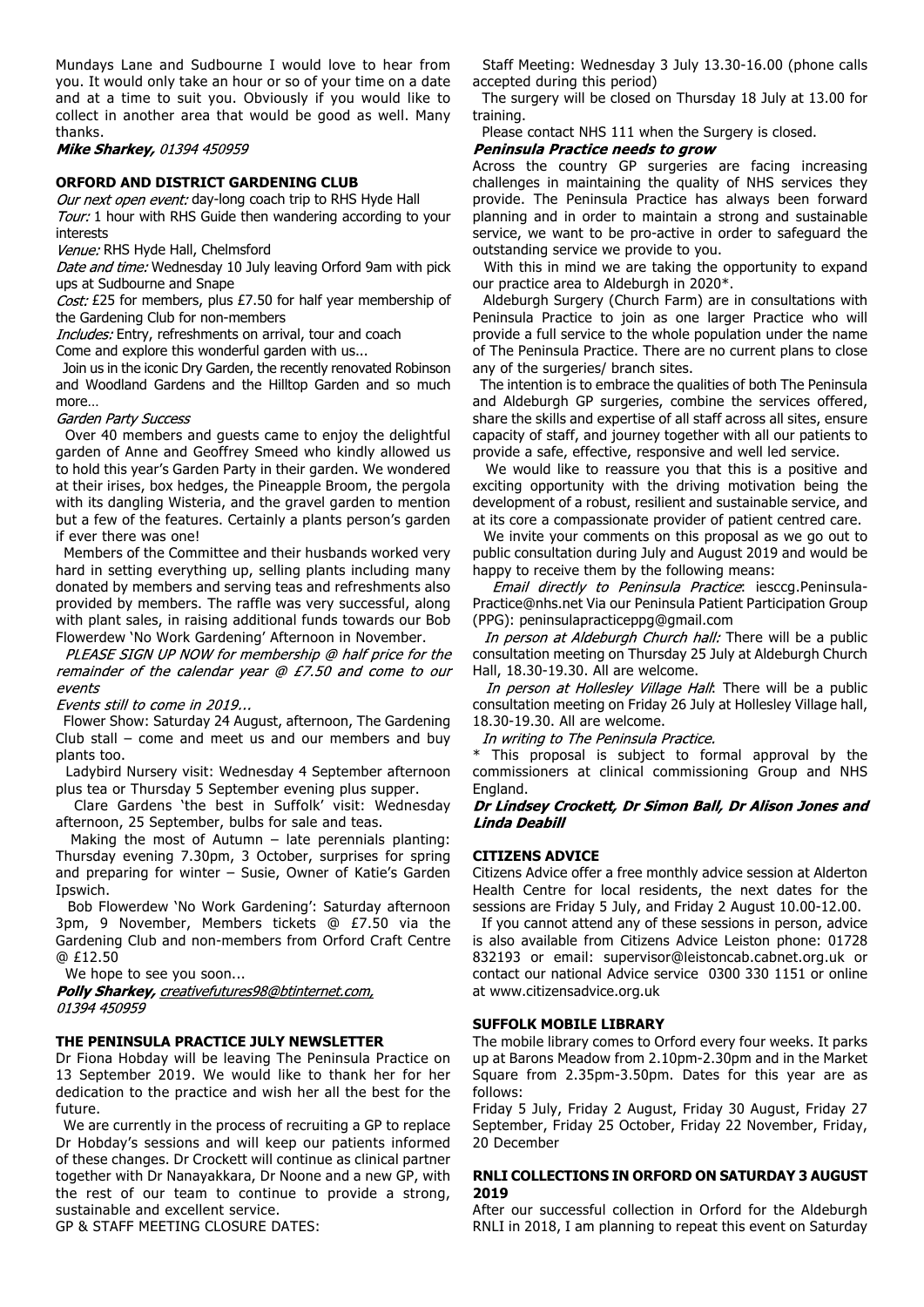3 August. Last year we collected outside the Town Hall, Pump Street Bakery, Orford Stores and on the Quay. If anyone would be willing to do an hour's stint for me I would be very grateful<br>if you could either email me on: if you could either email me on: dianampaterson@btinternet.com or telephone 01394 450771. Diana Grayburn

#### **ORFORD SUMMER TENNIS TOURNAMENTS 2019**

LADIES DOUBLES TOURNAMENT: Monday 12 August at 9am. No need to have a partner as they will be drawn on the day. Cost will be £3.

 MIXED DOUBLES TOURNAMENT: Wednesday 15 August at 4pm. £5 per couple.

 Please let me know by 9 August if you would like to play. Diana Grayburn, 01394 450771, dianampaterson@btinternet.com

**PUMP STREET BAKERY**

We want to thank the community for their support over the past month with our refurbishment. We've had such a positive response since the refit and it's been great hearing everyone's feedback. We would like to let you all know we've also added a water filling station in the courtyard. It's open always for everyone to use so please feel free to use it - tell your friends, neighbours and customers.

 We would also like to thank everyone for their interest in what's happening in the old antiques shop. It was incredibly successful as our temporary shop and we look forward to opening it as a chocolate shop in July. We will put a poster up in the window with further details when we have them.

Joanna and Chris Brennan

#### **CONCERT AT ST. BARTHOLOMEW'S CHURCH**

Sunday 7 July at 4pm

 Join members of Aldeburgh Young Musicians and the National Youth Orchestra for an afternoon concert of chamber music, in aid of the Orford Church Organ Fund. Programme includes: Telemann: Trio Sonata No 11 and Canonic Duo No 3, Stravinsky: Three Pieces for String Quartet, Bartók: violin duets, Köhler: Concert Duet, Fauré: Piano Quartet in C Minor and Cantique de Jean Racine (arr. for flute, violin and piano), Brahms: String Quartet no. 1.

 Tickets are £6, or free for under 12s. Enquiries to Jacki Maslin, 01394 450799

#### **CHRISTMAS BAZAAR AT ST BARTHOLOMEW'S CHURCH**

Oh No! I hear you say! I know it is a bit early to be mentioning Christmas but I shall be running the puzzle stall at the Christmas bazaar at St Bartholomew's Church, raising funds for both the Church and The Thomas Marshall fund. I would like to ask everyone to keep hold of any puzzles you are finished with for donation to the stall so I will have plenty of stock for selling. Please ensure they are complete when donating them to avoid disappointment for the buyer. I will be putting a reminder out around October with details of where you can drop them off so I can sort them before the bazaar. Thank you all kindly.

**Sheila Stoker** 

#### **LOCAL ART EXHIBITION – A date for your diary**

The Sandlings Art Group will hold its fourth annual exhibition on Saturday 17 August and Sunday 18 August 2019 from 10am to 5pm at Orford Town Hall. On display will be examples of the year's work by the Group, which draws its members from across the Peninsula. Many works are for sale, and range from local landscapes to still life and portraiture. We look forward to welcoming you.

 The Sandlings Art Group is always open to new members, and meets every Tuesday from 10am to 12.30pm at the Village Hall in Sudbourne. For more information contact Jean Dean on 01394 459459 or email jean@buttonbarn.co.uk

# Jean Dean

### **SOUNDS OF THE NESS**

In Orford Ness: A Post-Apocalyptic Walk – an episode of BBC Radio 3's Slow Radio series, broadcast last month – composer Iain Chambers takes a sound recording field trip around Orford Ness. Ian writes, 'Today, Orford Ness gives an insight into what a post-apocalyptic built environment might look and sound like. Air ducts once used to ventilate missile laboratories now burst open, exposing the packed nests of roosting birds. This programme takes listeners into buildings that are otherwise out of bounds, revealing the abundant wildlife now ruling the roost in the bomb ballistics buildings – we hear seagulls "playing" the buildings with their cries; bees and skylarks; baby jackdaws duetting with the crunch of gravel footsteps; external metal stairwells transformed into aeolian harps: giant wind chimes peacefully intoning their pentatonic melodies towards the slow-moving vessels on the horizon.' The programme can be heard at https://bbc.in/2F1mX13, and a podcast version is also available for download.

#### **Graeme Kay**

#### **SUFFOLK DAY CELEBRATIONS 2019**

Thank you to everyone who came along to the event and we hope you enjoyed the evening.

 Special thanks to all of the Music Stage Sponsors (MBD Interiors, Pinney's of Orford, The Crown & Castle, Pump Street Bakery and Coastal Properties) for their support which brought great music from Peter Hepworth, Elly Tree and Joe G, followed by Lizard in a Bottle (sponsored by The King's Head). Huge thanks to all those stall holders who attended and made for such a great evening. As many of you know this was the third year of the event and I regret to advise you that I will be stepping down from organising other days but hope another willing volunteer will stick their hand up to take over. Rest assured I will provide as much assistance as I can to that willing soul. Many thanks to all those who have helped and participated over the past 3 years and I hope that it at the least provided some good entertainment for those evenings.

**Ian Ballantine** 

#### **JULY AT THE KING'S HEAD**

All set for the swing of summer with Pebble Piazza in good use for sun, relaxing, drinking and eating. What a nice way to spend a few hours. Busy old things we were in June with the Picnic at the Lighthouse, Suffolk Day Celebrations, Cricket against Thorpeness and Steven Lay's Open Mic Night. All fantastic events and very well supported.

Planned for July are the following:

Saturday 13 July - Live Music - Steve & Greta - 9pm

 Making their debut appearance at the King's this duo bring years of experience playing all genres of music over the past few decades. So bring your dancing shoes and get ready to boogie, jive, rock, whatever the night away.

Sunday 14 July - Quiz Night - 8pm

 With the Two Dogs setting questions to tease your taste buds – there is no better time to come along and test your knowledge. £1 per head to enter, maximum of 8 in a team, winners take the cash pot and get to set the next quiz.

Saturday 20 July - CLOSED - Private Function Apologies for any inconvenience.

Tuesday 23 July - Cricket vs Thorpeness - 6pm

 After an entertaining evening of sporting heroics in June we return to Sudbourne Hall to play our friends from Thorpeness in the return leg. The normal endeavours and amusement